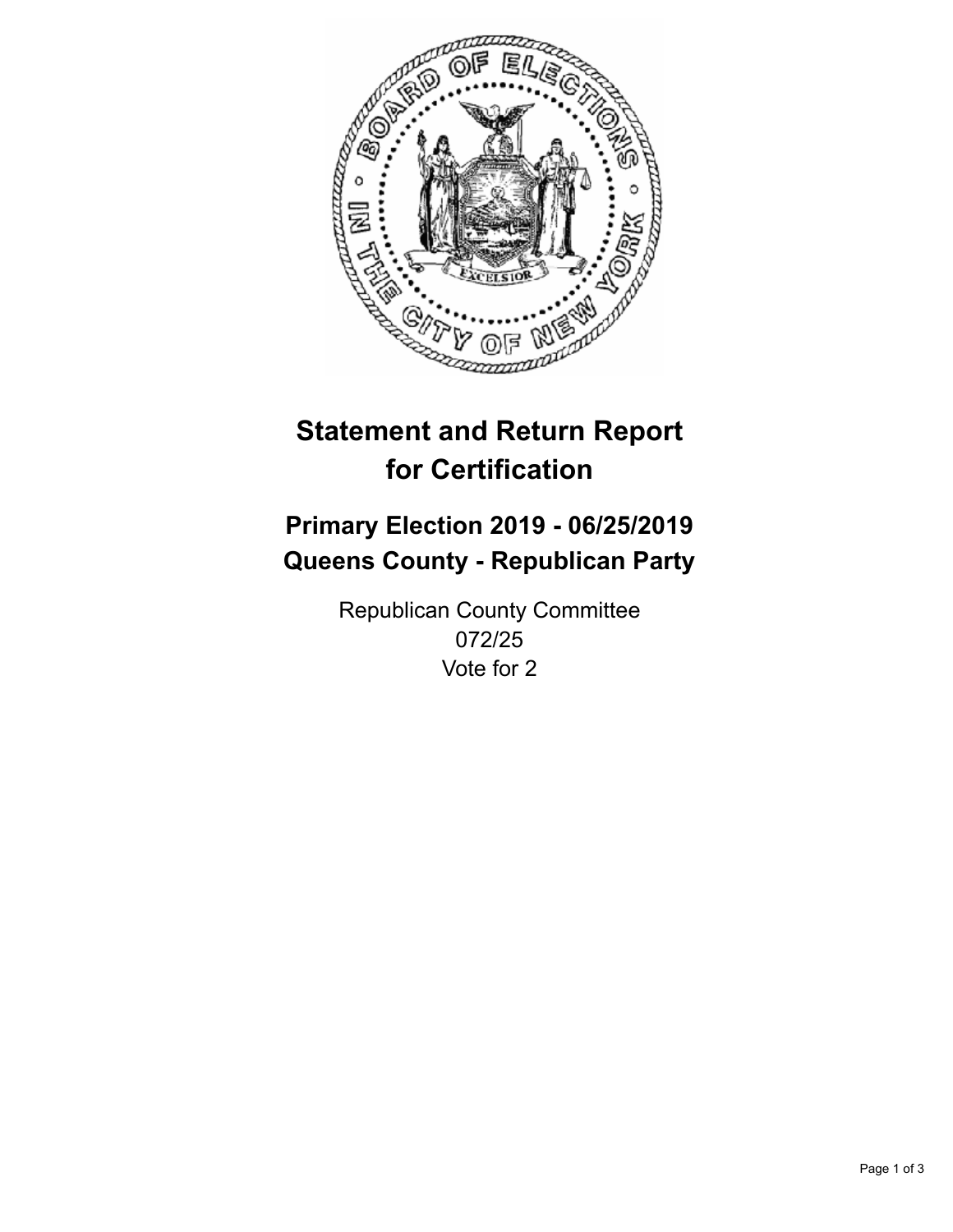

## **Assembly District 25**

| <b>PUBLIC COUNTER</b>                                    | 10       |
|----------------------------------------------------------|----------|
| <b>MANUALLY COUNTED EMERGENCY</b>                        | 0        |
| ABSENTEE / MILITARY                                      | 0        |
| AFFIDAVIT                                                | $\Omega$ |
| <b>Total Ballots</b>                                     | 10       |
| Less - Inapplicable Federal/Special Presidential Ballots | $\Omega$ |
| <b>Total Applicable Ballots</b>                          | 10       |
| <b>JAMES CONDOLEON</b>                                   | 10       |
| <b>KUANG HO</b>                                          |          |
| LI LI HO                                                 | 3        |
| CHUCK NORRIS (WRITE-IN)                                  |          |
| <b>Total Votes</b>                                       | 15       |
| Unrecorded                                               | 5        |